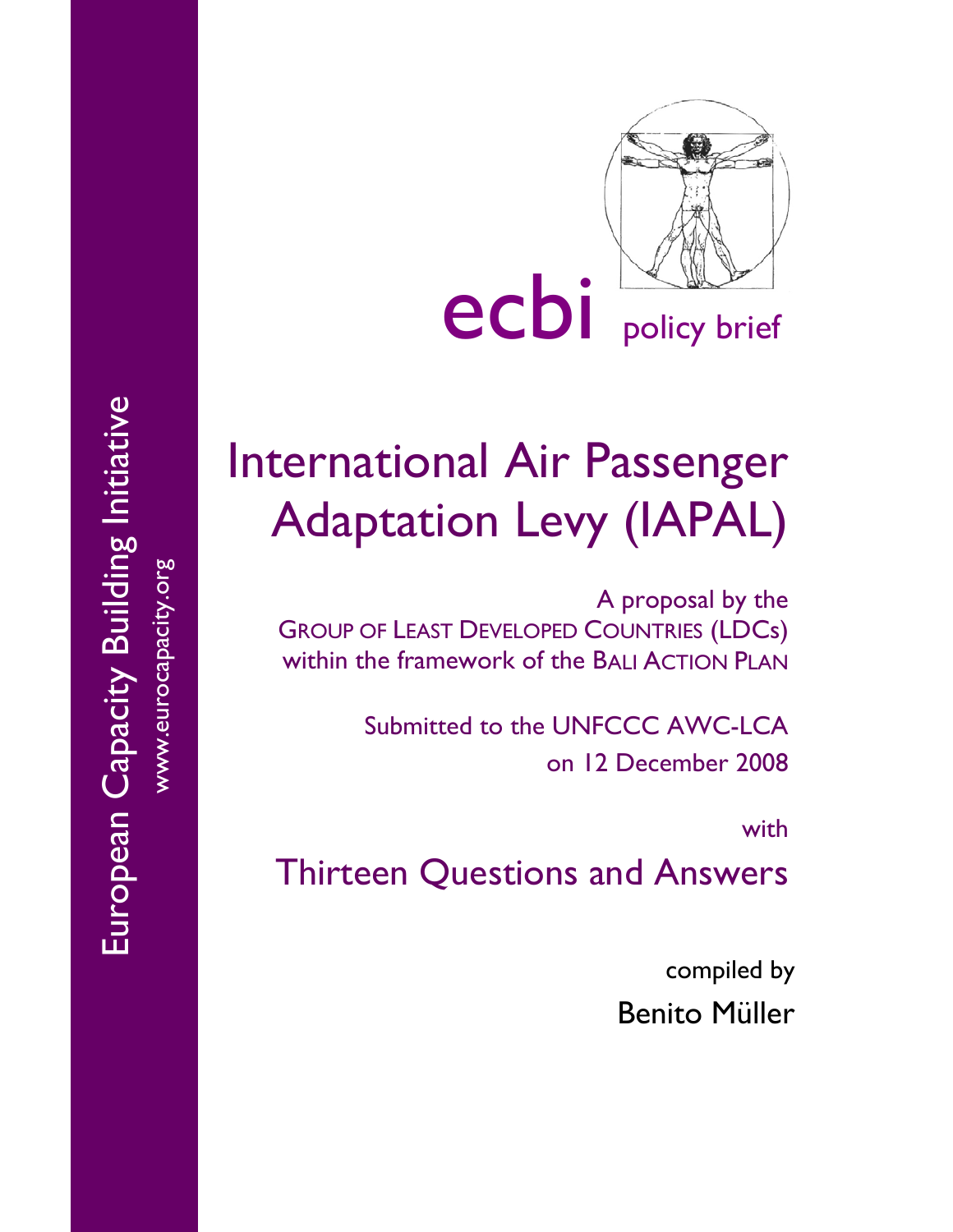The contents of this paper are the authors' sole responsibility. They do not necessarily represent the views of the European Capacity Building Initiative (ecbi) or any of its Members

All rights reserved. No part of this publication may be reproduced, stored in a retrieval system, or transmitted in any form or by any means, electronic, mechanical, photocopying, recording, or otherwise, without prior permission of the ecbi.

#### **April 2009**

#### **Acknowledgments:**

This work has been made possible through core funding support to the ecbi from the **Swedish International Development Cooperation Agency.** 



The compiler would like to express his particular thanks to *Muyeye Chambwera* at IIED in London for his contributions.

#### **About the author:**

*Benito Müller* is Director, Energy & Environment, Oxford Institute for Energy Studies, a Recognised Independent Centre of the University of Oxford. He is also Managing Director, Oxford Climate Policy, where he directs the European Capacity Building Initiative (ecbi).

benito.mueller@philosophy.ox.ac.uk

Contact:

57 Woodstock Road, Oxford, OX2 7FA, UK Phone +44 (0) 1865 889 128, Fax: +44 (0) 1865 310 527

e-mail: admn.ocp@gmail.com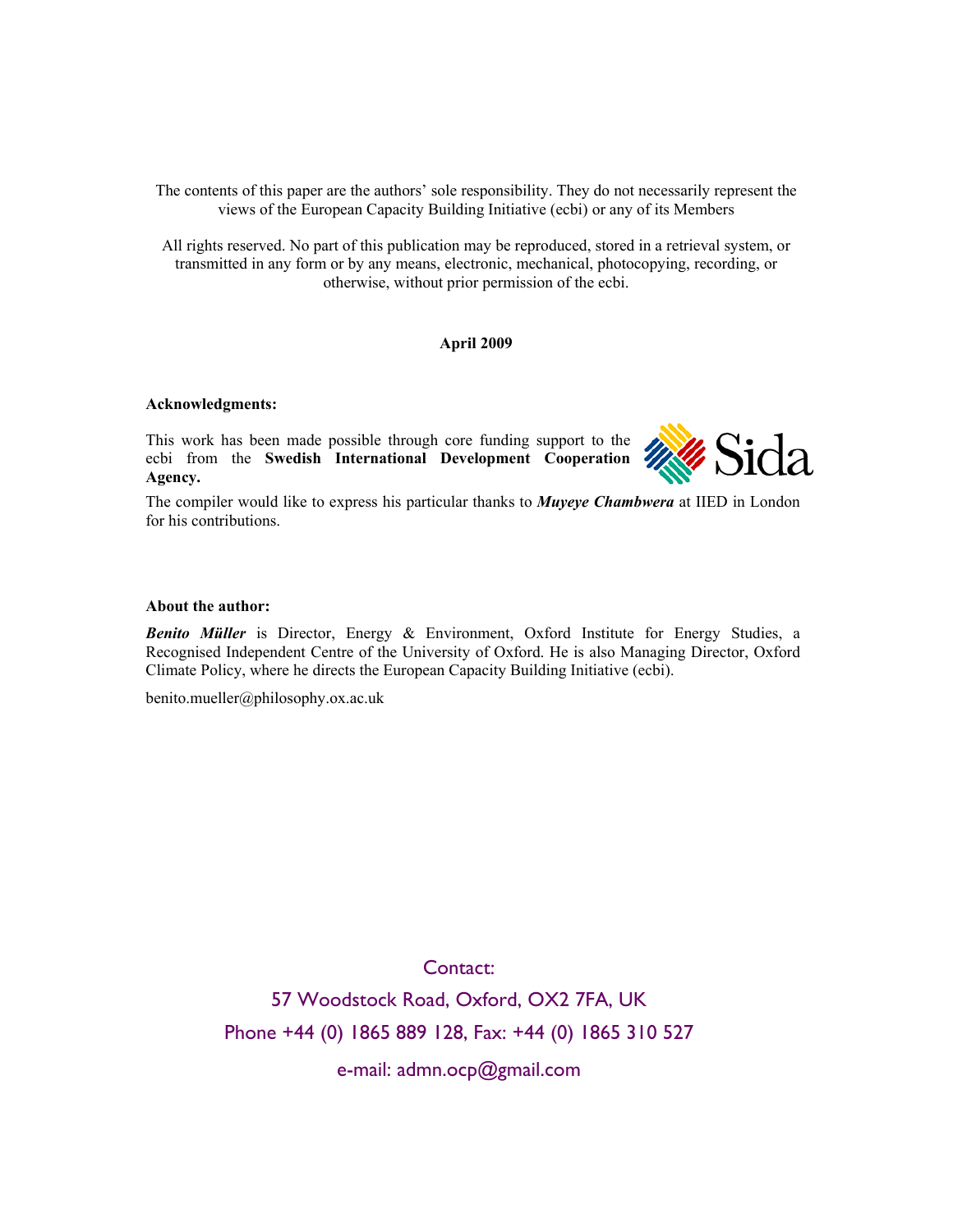# The Questions

| (Q.1)  | Why create competition to the French Solidarity Levy for HIV/AIDS and malaria? 2       |
|--------|----------------------------------------------------------------------------------------|
| (Q.2)  | What would be the impact on tourism, particularly in the most vulnerable countries? 2. |
| (Q.3)  |                                                                                        |
| (Q.4)  |                                                                                        |
| (Q.5)  | Why does IAPAL only focus on air travel and not maritime travel, which is also         |
| (Q.6)  | Why IAPAL? Why not use an adaptation levy on emission permits instead, as              |
| (Q.7)  | Could IAPAL revenue collected in developing countries be earmarked for use in the      |
| (Q.8)  | How much would different countries and UN groupings be contributing to IAPAL           |
| (Q.9)  | Is it fair to levy passengers from poor countries when they have not contributed much  |
| (Q.10) | Does IAPAL have a special appeal to passengers because it supports those who are       |
| (Q.11) |                                                                                        |
| (Q.12) |                                                                                        |
|        |                                                                                        |

# The LDC Proposal

#### Executive Summary

Following the very successful example of the French 'Leading Group' solidarity levy to combat HIV/AIDS, the LDCs Group proposes an *adaptation solidarity levy on international air passengers* to provide more adequate funding for adaptation activities in the poorest and most vulnerable countries and communities.

In line with the French levy, the LDC Group proposal is to establish a small passenger charge for international flights − differentiated with respect to the class of travel − *to raise between \$8bn and \$10bn annually* for adaptation in the first five years of operation, and considerably more in the longer term. This will constitute a significant step *towards ensuring adequate financing for developing country adaptation* costs.

The levy is to benefit the Kyoto Protocol *Adaptation Fund*, which currently is replenished by a two percent solidarity levy on the share of proceeds from the Clean Development Mechanism. It is to be universal in the sense of covering all international air travel and collected by airlines at the point of ticket sale. Being international and dependent only on the evolution of the air travel demand − and not on bilateral replenishment – the funds raised will truly be *new and additional*, as well as *significantly more predictable* than traditional funding mechanisms.

The levy will also be the able to provide individual people and businesses who have the means to fly internationally with the opportunity to take on their responsibilities and express their solidarity with those fellow human beings who are much less capable to deal with, the impacts of the international passenger flight emissions. The levy provides for an *equitable mechanism victim compensation* in a sector which – due to the non-national character of the emissions – eludes the traditional interpretation of common but differentiated responsibilities in terms of national (historic) emissions.

The proposed levy will have on significant effect on passenger numbers – less a tenth of the expected annual growth rate – and hence *minimal to no negative impact on tourism dependent economies*. By contrast, it will have *significant positive impacts on the development of the poorest and most vulnerable countries and communities*, by avoiding climate change impacts through timely and adequate adaptation measures funded by the revenue raised through the levy. (continued on p. 6)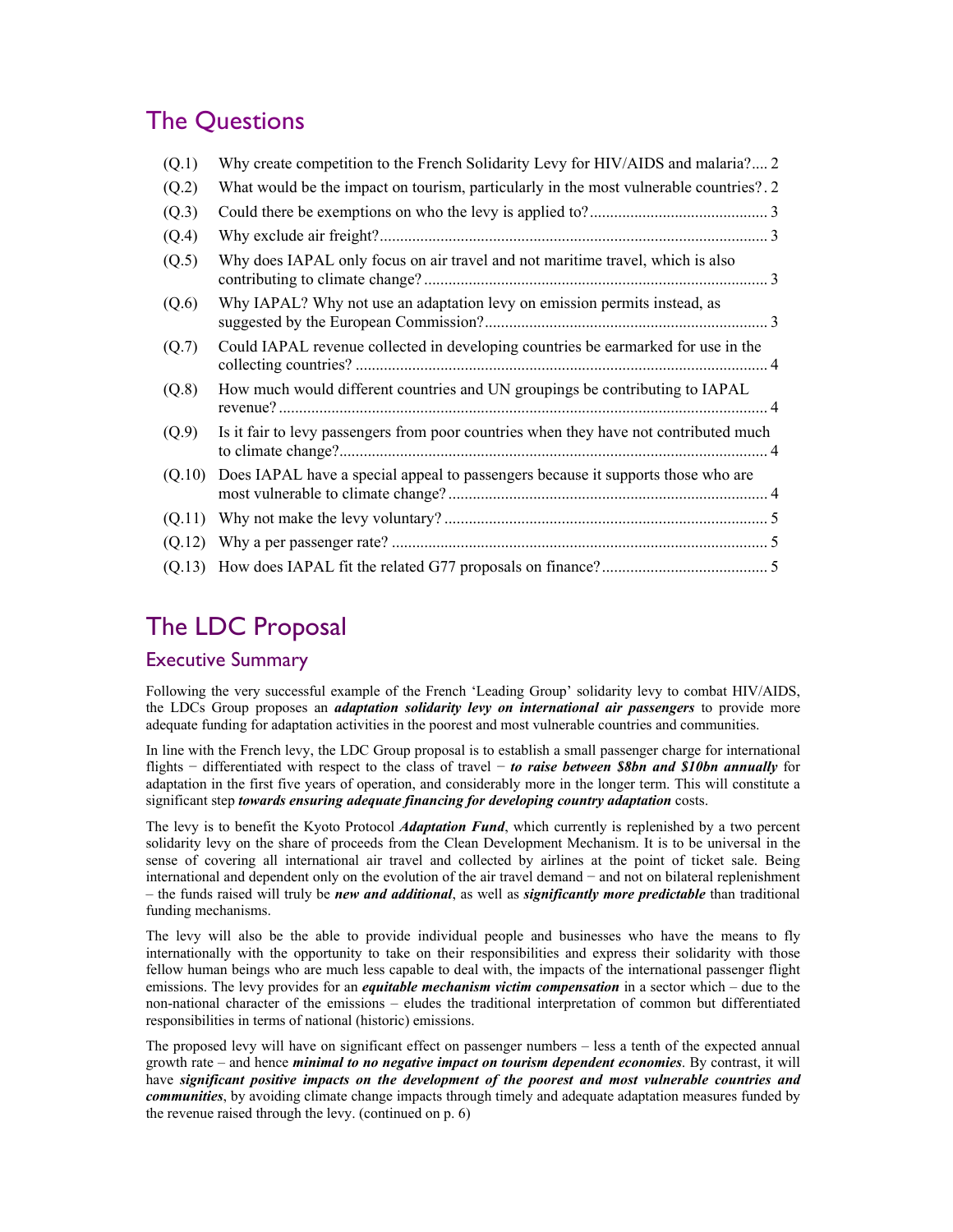## The Answers

 $\overline{a}$ 

#### (Q.1) Why create competition to the French Solidarity Levy for HIV/AIDS and malaria?

On 1 July 2006, France began collecting an 'international solidarity contribution' of  $\epsilon$ 1 on all European economy class flights ( $\epsilon$ 10 in business class) and  $\epsilon$ 4 on international economy flights ( $\epsilon$ 40 in business class) departing from its territory. This was to generate more stable and more predictable revenue in order to meet the needs of the developing countries in achieving the Millennium Development Goals (MDGs). The levy is expected to generate revenue of  $\epsilon$ 200 million per annum, to be spent on the fight against pandemics, including access to anti-retroviral treatments for HIV/AIDS.<sup>1</sup>

With regard to meeting the development needs of developing countries: *adaptation to the impacts of climate change* is a pre-condition not only to growth, but *to holding on to what has been achieved thus far*. Without it, many of the MDGs will not be achievable. Moreover, some of the health sector issues targeted by the French levy, such as the fight against malaria, themselves need to adapt to the impacts of climate change.

As concerns passenger acceptance of such a levy, a key advantage of earmarking the revenue for adaptation as opposed to other worthy causes − such as the fight against HIV/Aids − is the *direct connection between the activity levied* (flying) *and the earmarked purpose* (reparation for costs imposed by climate change impacts). Without such a link, the airline industry could well object to any such levy on the ground of being unfairly used as a general 'milk cow' for good causes. Moreover, the French levy, while mandatory at the passenger level, is voluntary at the country level, and this is unlikely to change. Covering the cost of adaptation in developing countries, by contrast, is a commitment which the developed countries have signed up to in the UN Framework Convention on Climate Change. Thus there are good reasons for the IAPAL scheme to be mandatory also at the country level.

At the same time the French earmarking choice has created a precedent which could be incorporated in the spending portfolio of a general IAPAL.

#### (Q.2) What would be the impact on tourism, particularly in the most vulnerable countries?

Tourists travelling to most vulnerable countries mostly come from developed countries, on long-haul flights. Demand for long-haul flights has a low response to changes in prices. Even if a slight drop in demand is experienced, it is not likely to significantly affect the upward trend in tourist arrivals in most vulnerable countries. Between 1996 and 2006, tourist arrivals in Africa and South Asia increased at annual rates of 6% and 6.6% respectively, in a period when oil prices were also increasing. Maldives saw a 96% increase in tourist arrivals between 1995 and 2004, and had 96.4% occupancy rates in its hotels and resorts in 2007. In practice, therefore, a small levy will not deter passengers from travelling.

<sup>&</sup>lt;sup>1</sup> In 2004, the French Landau expert report recommended the use of international levies for development purposes. The *Leading Group* (Leading Group on Solidarity Levies to Fund Development) began with a declaration on hunger and poverty by President Chirac of France and President Lula of Brazil, noting the need to find additional resources for financing development beyond ODA. The Leading Group is now an informal inter-governmental body with more than 50 member countries and with a Presidency that rotates every six months. Some of the initiatives to come out of this process are: The French airline levy and UNITAID (implemented), the International Finance Facility for Immunization (implemented), and further innovative financing and the environment (studies).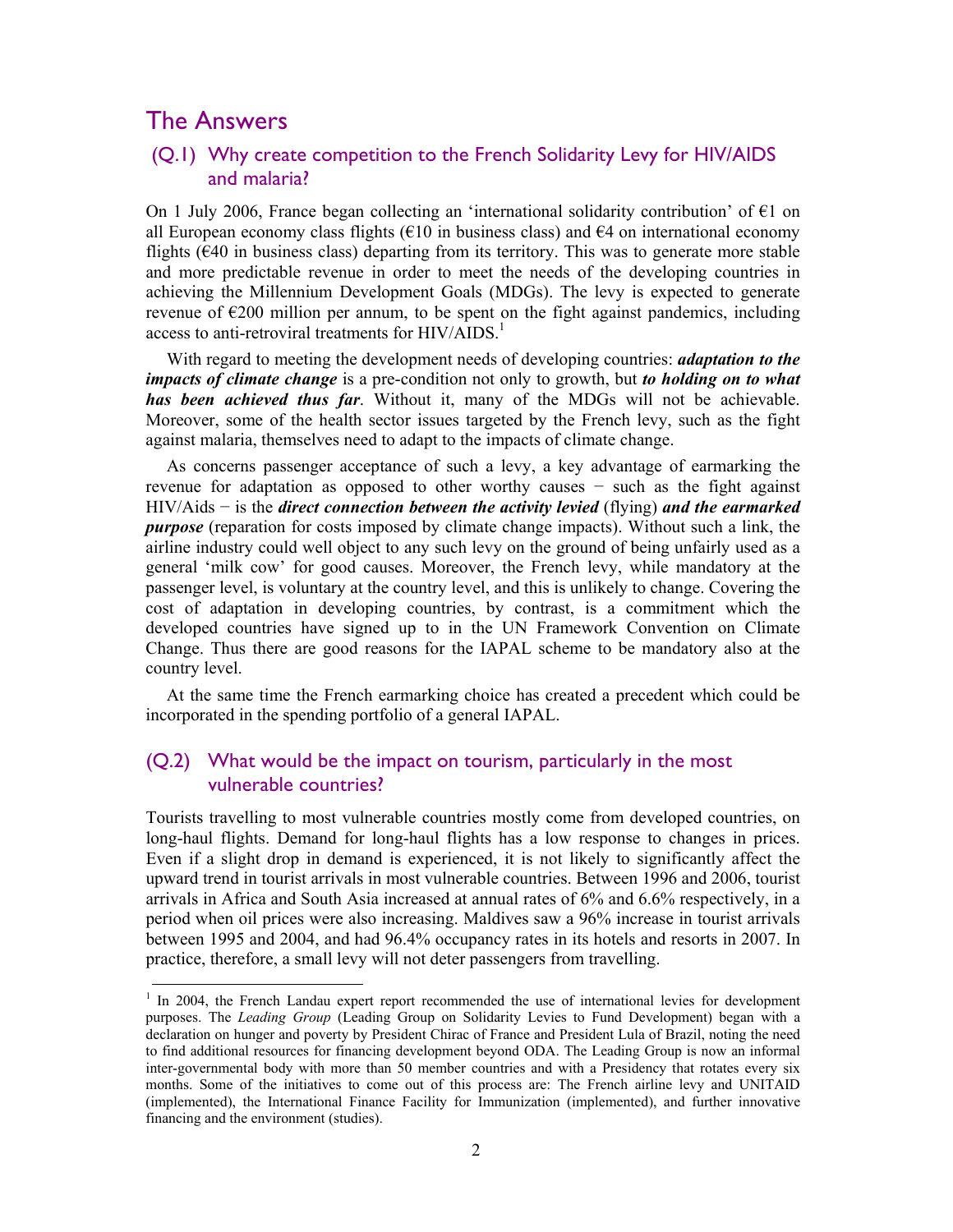#### (Q.3) Could there be exemptions on who the levy is applied to?

It is not self-evident how the emissions of international flights should be allocated to countries, which makes it difficult to argue on the basis of the principle of common but differentiated responsibilities between countries. This is why the levy is primarily seen as a *solidarity levy*, based on the personal capability of airline passengers to compensate the poorest and most vulnerable people for the impacts caused by these international emissions.

As a solidarity levy, it is clear that anybody who can afford to fly business or first class is sufficiently capable to pay this compensation. As for economy class travel, there may be circumstances – such as in the case of relatively poor migrant workers – where an exemption might be justified. However, the best way to deal with such cases would be for the relevant *government to pay the levy on behalf of these passengers* from sources such as international climate change finance or budget support ODA. In the case of Bangladesh, for example, this would currently amount to  $E/\$40$  million per annum, or about 1 percent of remittances, 3 percent of ODA.<sup>2</sup>

#### (Q.4) Why exclude air freight?

 $\overline{a}$ 

Air freight was deliberately excluded from the IAPAL concept, because it is meant to be fundamentally based on the principle of *individual responsibility* for and *capability* to deal with the burden of the climate change impacts caused by the levied activity. This is relatively straightforward in the case of passengers, but not so in the case of freight. In light of the fact that international trade usually involves a change of ownership, the question would be: who should be charged, the sender or the recipient? Moreover, to impose a levy on goods is politically much more sensitive than to impose one on passengers, not least because the former might fall foul of the WTO rules.

#### (Q.5) Why does IAPAL only focus on air travel and not maritime travel, which is also contributing to climate change?

International maritime travel is relatively small in comparison to air travel, and the bulk of it is travel on cruise liners (currently about 12 million passengers per annum). As such, it could in principle be included in an International Passenger Adaptation Levy, provided that it would not add excessive transaction costs to do so.

#### (Q.6) Why IAPAL? Why not use an adaptation levy on emission permits instead, as suggested by the European Commission?

The European Commission's Communication of 28 January 2009 suggests that funding 'could come from a global instrument to address international aviation and maritime transport (e.g. the proceeds from auctioning allowances under a global cap and trade system applying to those sectors)'. Although it does not explicitly earmark such funding for adaptation, this would obviously be a possibility.

The proposal presupposes a cap-and-trade regime for international aviation, and it is not at all clear whether such a scheme would be politically acceptable, particularly to developing countries which will see it as an imposition of a binding sectoral mitigation target. Even if it

<sup>2</sup> In 2005, Bangladesh had a 'stock of emigrants' of around 5 million according to the World Bank *Migration and Remittances Factbook* (www.worldbank.org/prospects/migrationandremittances). Assuming one return flight per year on average this would amount to 10 million single trips  $\hat{\omega}$   $\in$   $\hat{\mathcal{S}}$  4.- per trip =  $\hat{\epsilon}/\hat{\mathcal{S}}$  40 million. The inward remittance flow from workers in 2005 was \$4.3billion, ODA \$1.3bn.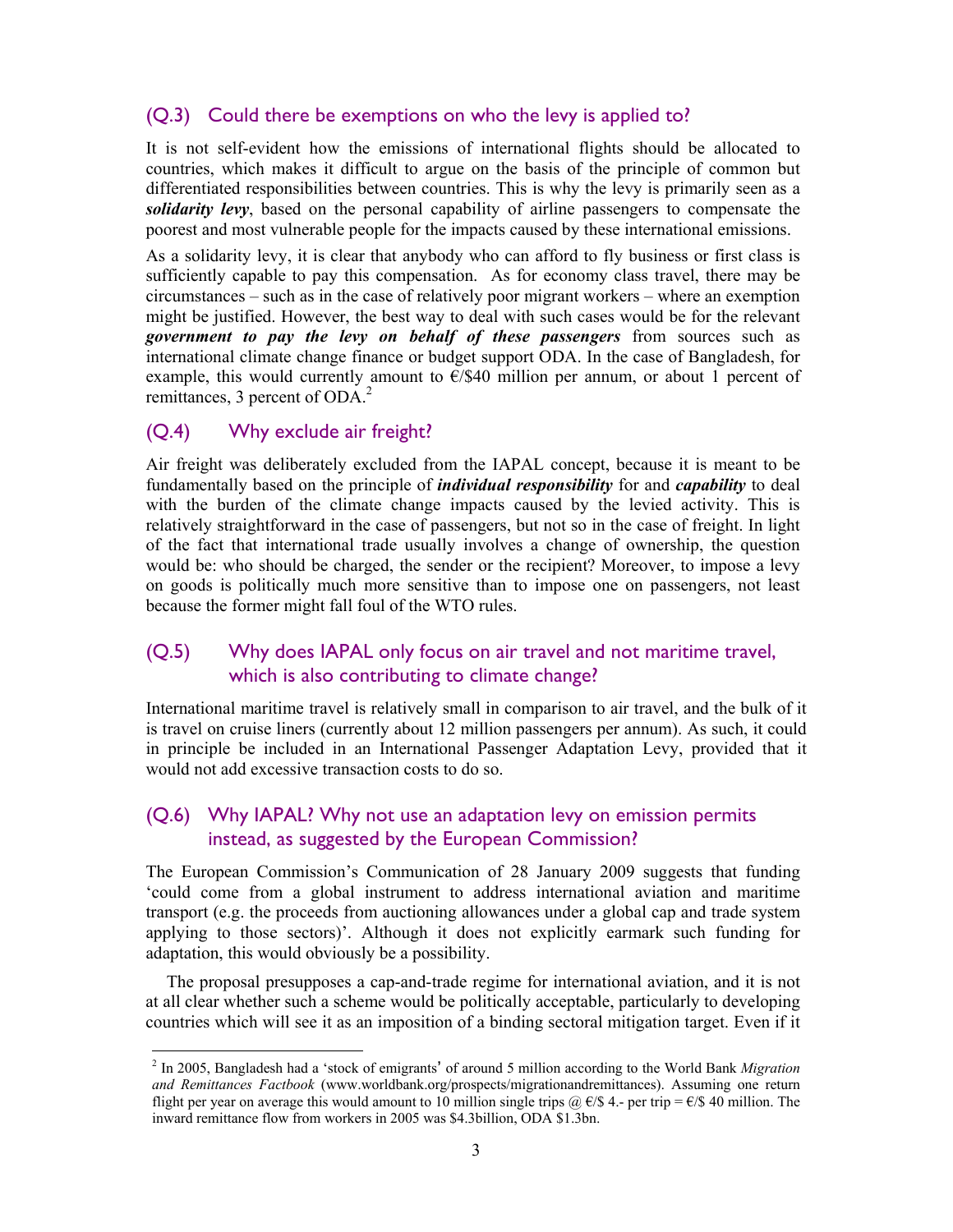were politically acceptable, it may still be advisable not to mix up the mitigation scheme with raising revenue for adaptation. The EC scheme would *tie the revenue to the price of carbon*, which may fluctuate considerably more than passenger figures, which is the main determinant of the IAPAL revenue. Moreover, having a separate revenue stream as envisaged in IAPAL – and not merely a share of some larger stream (auction revenue) – is more likely to provide predictable 'core funding' for adaptation.

#### (Q.7) Could IAPAL revenue collected in developing countries be earmarked for use in the collecting countries?

One of the defining characteristics of IAPAL is that it is collected *internationally* − and not by countries − primarily to avoid the 'domestic revenue problem' of tax payers' reluctance to send nationally collected levies abroad, particularly in economically difficult times. The only way in which one might justifiably earmark certain IAPAL revenue streams to recipient countries is by defining the streams in terms of revenue collected *from citizens of the countries* in question.<sup>3</sup> And while that might be possible – albeit not easy to implement – it would be against the spirit of IAPAL (see separate question below).

#### (Q.8) How much would different countries and UN groupings be contributing to IAPAL revenue?

IAPAL is *not levied on countries, but on individuals*, and while, in principle, one could classify the revenue with respect to the citizenship of the international passengers (see Q.7), this would not only be quite difficult to implement on the ground, but it would be contrary to the spirit of the levy which is meant to be an expression of personal solidarity, *based on personal capability and responsibility*.

#### (Q.9) Is it fair to levy passengers from poor countries when they have not contributed much to climate change?

IAPAL proposes to levy passengers because of the individual polluting activity (i.e. the flight they are on), and not because of the (historic) responsibility of their countries. Moreover, the levy itself is determined by the individual capacity of passengers, which ensures that those passengers from poor countries who can afford to fly help their poorer counterparts to adapt to climate change.

#### (Q.10) Does IAPAL have a special appeal to passengers because it supports those who are most vulnerable to climate change?

IAPAL is an international levy *earmarked* for supporting the most vulnerable to cope with an important impact of the activity that is being levied, namely international air travel. It has been shown that this kind of earmarking is most acceptable if the activity that is being levied has a direct link to the purpose for which the revenue is being earmarked.<sup>4</sup> Given this, it stands to reason that the IAPAL should be at least as acceptable as the French solidarity levy (see Q.1), if not more so.

 $\overline{a}$  $3$  There is really no justification for earmarking the levy paid by an international passenger for a country just because the journey begins or ends in that country. The only way in which a country might have a claim over IAPAL revenue is from its citizens, but even this claim is rather tenuous.

<sup>4</sup> For more on this, see Benito Müller, *To Earmark or Not to Earmark? A far-reaching debate on the use of auction revenue from (EU) Emissions Trading*, Oxford Institute for Energy Studies, EV 43, November 2008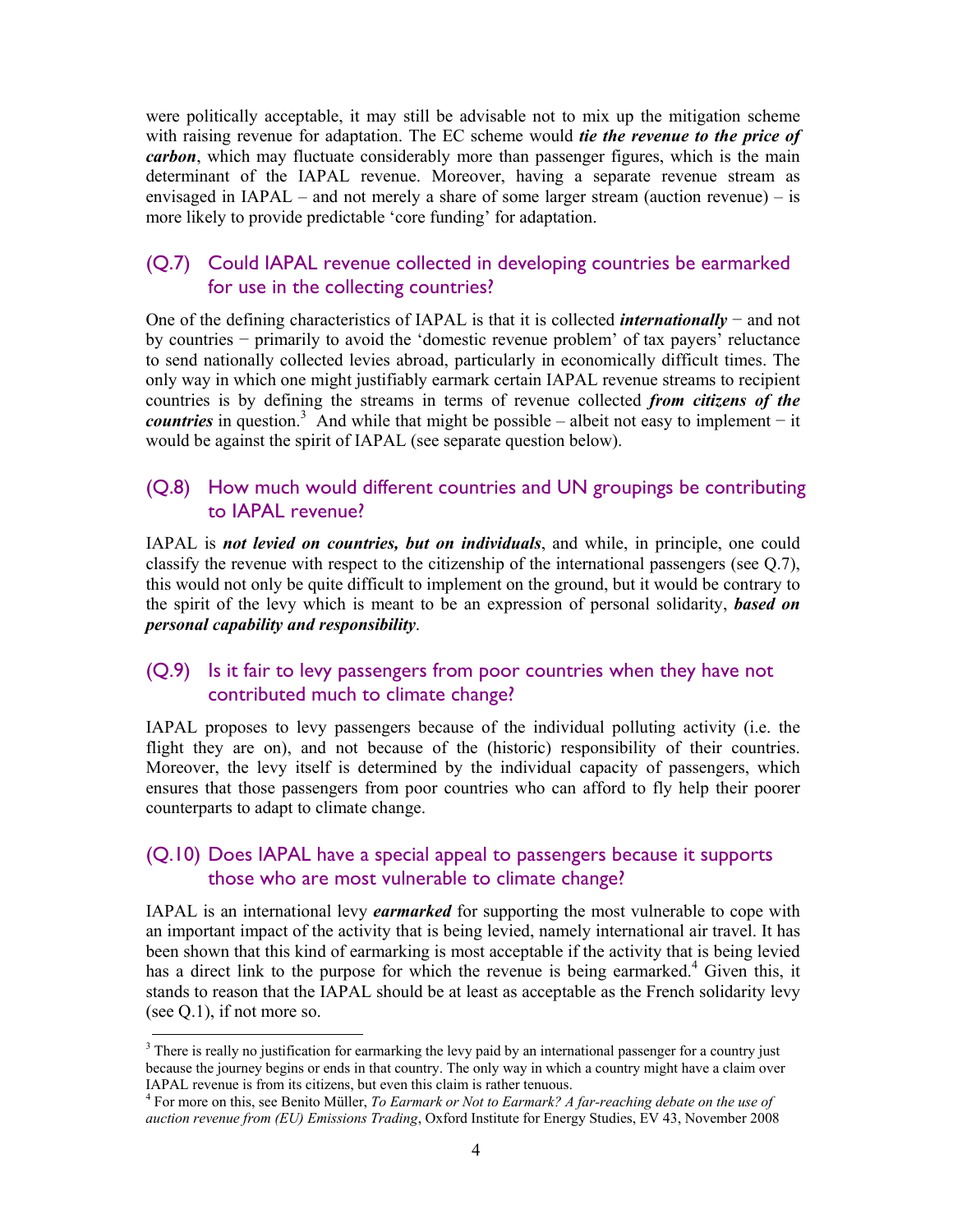### (Q.11) Why not make the levy voluntary?

There are two ways in which an IAPAL could be made voluntary, namely with respect to state participation – as in the case of the French solidarity levy – or at the personal level, by giving the individual passengers a choice to pay, be it through opting in or opting out. At the national level, it is questionable if one were to get much wider coverage than the 50 or so countries that are part of the voluntary Leading Group with the French aviation levy. As for passenger contributions, it is more than likely that the revenue generated through a voluntary scheme would drop significantly if the levy were made voluntary for passengers. This is not necessarily because passengers do not wish to pay a small levy, but because they may simply forget or do not want to take the extra step to actually pay.

#### (Q.12) Why a per passenger rate?

The prime objective of the levy is to raise revenue for adaptation. In particular, it is not aimed at affecting behaviour, particularly for long-haul flights (see Q.2). This is why it is conceived as a *solidarity levy*, to be levied in proportion to the individual capacity to pay. There are two ways in which this could, in practice, be implemented, namely either as a (progressive) percentage levy on the ticket price, or as a (differentiated) poll levy. IAPAL is based on the latter simply because of ease of monitoring and collecting.

#### (Q.13) How does IAPAL fit the related G77 proposals on finance?

The G77 and China proposal for a *Financial Mechanism for Meeting Financial Commitments under the Convention* (submitted by the Philippines, FCCC/AWGLCA/2008/MISC.2/Add.1; pp.35ff) itself does not mention specific revenue raising instruments, but it does specify a number of requirements on funding to be counted towards UNFCCC Art 4.3 commitments: 'The main source of funding will be through the implementation of commitments under Article 4.3. The funding will be new and additional financial resources, which is over and above ODA. The major source of funds would be the public sector. It should be ensured that there be predictability, stability and timeliness of funding. The resources shall be essentially grant-based (particularly for adaptation), without prejudice to certain concessional loan arrangements in appropriate form, to meet the needs of a specific programme.'

The UNFCCC Submission by India on the subject, $5$  in turn, stipulates that 'Each developed country Party or any grouping of developed country Parties would be free to decide the means for raising these contributions through country specific or region specific auctioning of emission rights, carbon taxes, and specific levies on sectoral emissions or any other means considered feasible within their borders, [in particular, any] levies on international travel or use of marine haulage that are negotiated under the Convention.

In short, IAPAL is not only perfectly compatible with but included in the relevant developing country submissions.

 $\overline{a}$ <sup>5</sup> Government of India Submission on Financing Architecture for Meeting Financial Commitments under the UNFCCC. 17 October 2008.